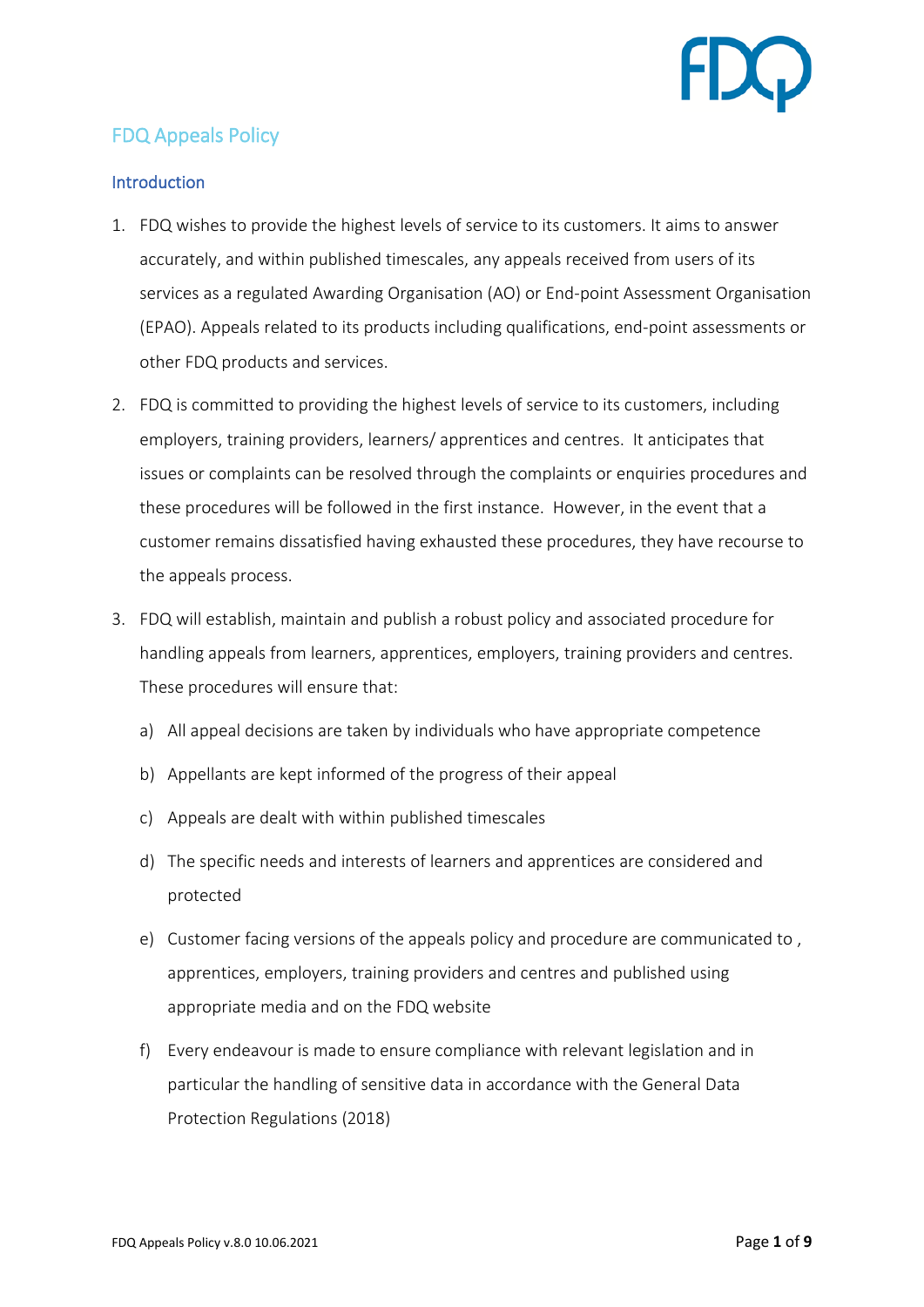

- g) Where an appeal results in the identification of a failure in the assessment process, FDQ takes all reasonable steps to identify any other learners or apprentices affected, correct or mitigate as far as is possible the effect of the failure, and ensure that the failure does not recur.
- 4. An appeal may be only made on the grounds that FDQ or a centre did not apply the procedures consistently or correctly, properly and fairly without discrimination or bias. No appeal can be heard relating to the technical judgement of the examiners or assessors.
- 5. FDQ also requires its centres to have their own appeals policies and procedures (alongside other procedures for enquiries and complaints), which must be communicated to learners/apprentices. Where enquiries, complaints or appeals relate to dissatisfaction of learners/apprentices about the standard of service, assessment and results they receive from the centre, actions/lack of action taken by the centre, or assessment carried out by the centre, the centre procedures should be used in the first instance. If, having exhausted the centre procedures relating to enquiries, complaints and appeals the issue remains unresolved, learners/apprentices will have recourse to the FDQ appeals procedure.

### Types of Appeal

- 6. The following types of appeal may be made in the context of this policy:
	- a) Centres may appeal decisions relating to approval, for example
		- i. Refusal of approval as a centre or of an application to offer additional FDQ qualifications
	- b) Action to be taken against a centre following an investigation into malpractice or maladministration
	- c) Outcomes of the external quality assurance process, especially where these have affected Centre Quality Ratings
	- d) Refusal to accept a centre proposed adaptation
	- e) Refusal to agree to reasonable adjustments or special considerations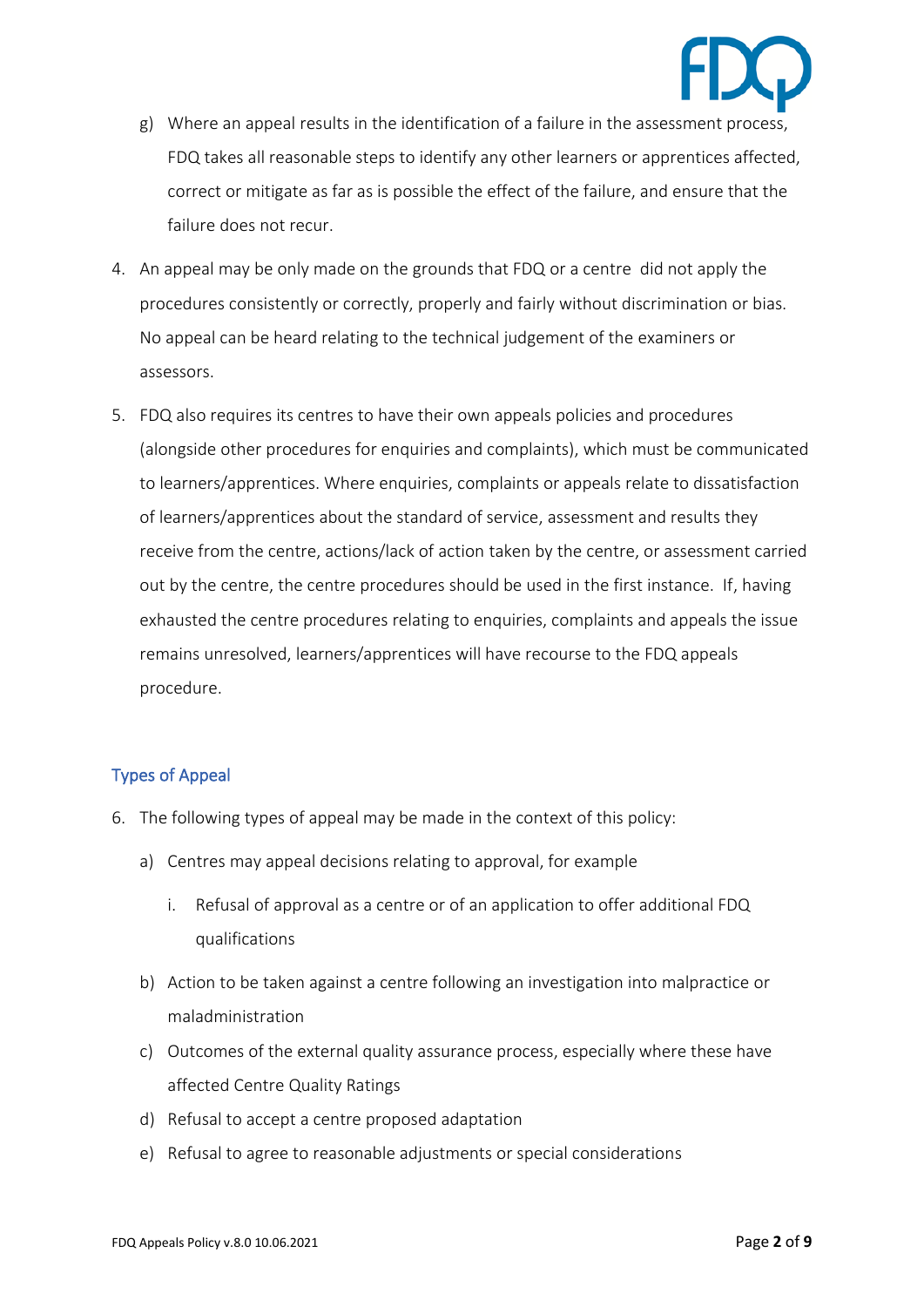

- f) Learners Apprentices may appeal decisions relating to, for example
	- i. The results of assessments, but only on the grounds set out in paragraph 3 and 5 and any other temporary regulatory conditions above
	- ii. Decisions regarding Reasonable Adjustments and Special Consideration
	- iii. Sanctions imposed or decisions made following a proven case of malpractice or misconduct.

# FDQ's approach to handling appeals

- 7. Verbal appeals may be made in the first instance to the FDQ Quality and Operations Director. Verbal appeals will be resolved as quickly as possible and normally within 5 working days.
- 8. Where appeals cannot be resolved in this way, they must be made in writing to the Chief Executive (CE) /Responsible Officer (RO) using the appropriate form (see appendix 2) no later than 15 working days after receipt of the decision to be appealed. FDQ will acknowledge receipt of a formal appeal with 5 working days and will record details of the appeal on the Appeals Log.
- 9. The CE/RO will investigate the appeal with the co-operation of the appellant and drawing on other relevant sources of information. A decision from this part of the process will be communicated to the appellant within 10 working days.
- 10. Where the appeal cannot be resolved in this way, a written report will be prepared and submitted to the FDQ Governance Committee, along with all appropriate evidence (within 5 working days). Based on this evidence, the FDQ Governance Committee will (within 10 working days) conclude either: a) the appeal should not be upheld; or b) the report is inconclusive and should be referred to the independent Appeals Panel.
- 11. Where the report is inconclusive, or the appellant remains unhappy with the outcome, the Appeals Panel will undertake a comprehensive review of the report and all associated evidence within 15 working days. During this time, the Panel may seek additional evidence as appropriate and necessary, and will consider any wider implications for learners, apprentices or for FDQ. The membership of the Panel and its Terms of Reference are provided in Section 2 of this Manual.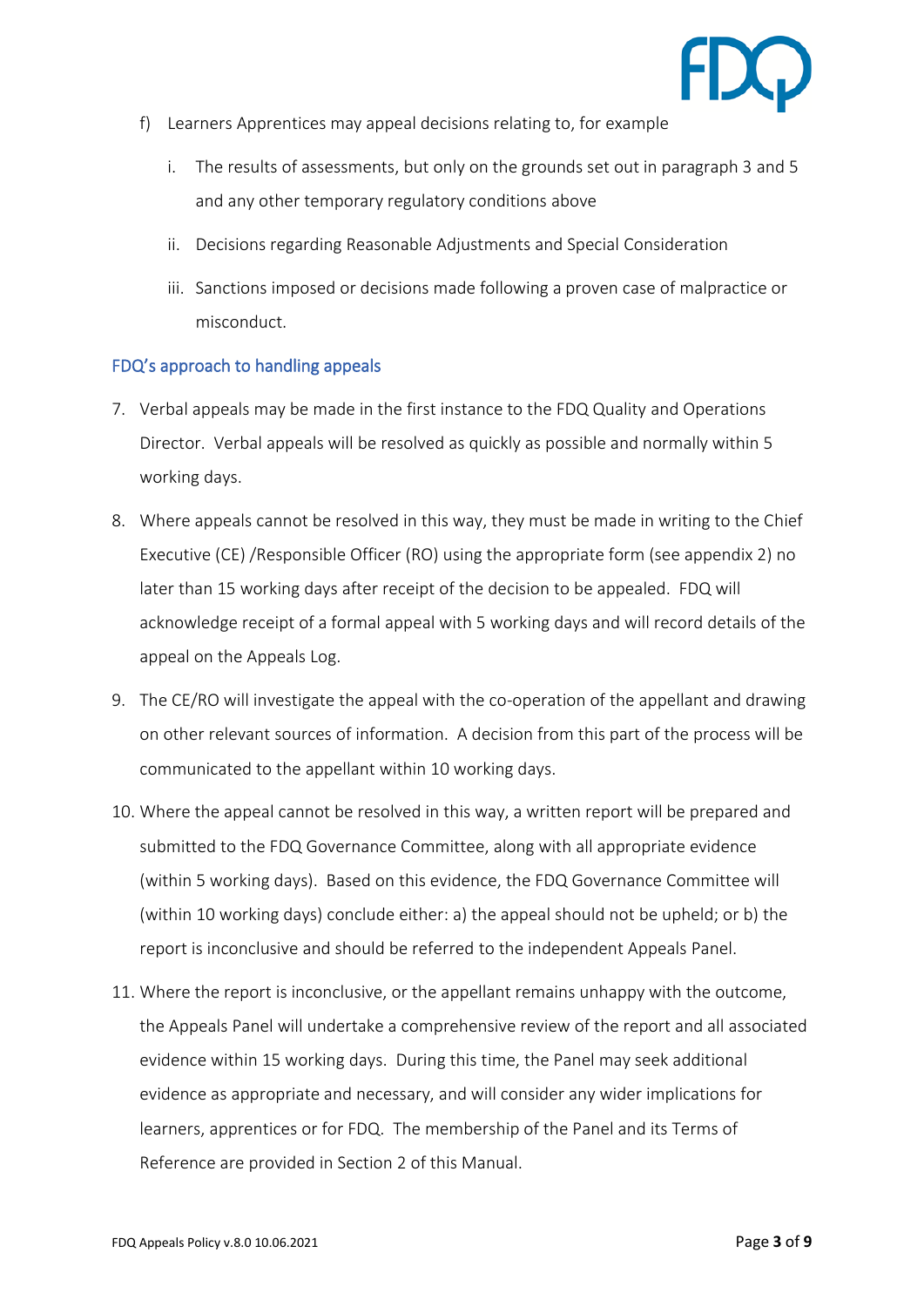- 12. The Appeals Panel will prepare a written report and recommendation for the FDQ Governance Committee within 5 working days of completing the investigation. The FDQ Governance Committee will (within 10 working days) endorse the Appeal Panel's recommendation as either: a) appeal upheld; or b) appeal not upheld.
- 13. All FDQ Appeal Panel decisions will involve at least one decision maker who is not an employee of FDQ or working for or connected to FDQ
- 14. FDQ will ensure that at least one of the Appeal Panel decision maker considering appeal decisions is independent of FDQ; this person must not be an employee, contractor or anyone with another connection to FDQ.
- 15. FDQ will keep appellants informed about the progress of their appeal, and the likely timescale for its resolution. The outcome at each stage of an appeal will be communicated to appellants, in writing, within 5 working days of decisions being made.
- 16. FDQ will charge a fee for investigating an appeal if the Appeals Panel is required to undertake an investigation - this fee will be refunded if the appeal is upheld following the investigation.
- 17. A visual representation of the appeals process is provided at Annex 8.1 (A).

# Dealing with the outcomes of appeals

- 18. Appellants are notified in writing within 5 working days of the decision being reached. Where an appeal is upheld, FDQ will set out the precise actions to be taken and will communicate these to the relevant parties formally and in writing. The outcomes of all appeals, including details of responses provided and actions taken are recorded in the Appeals Log.
- 19. Some appeals may have wider implications, for example the outcome of an appeal may indicate a failure in FDQ's assessment process. In these circumstances, FDQ will identify other learners or apprentices who may have been affected, correct or mitigate the effect of the failure and take all necessary steps to avoid a recurrence. If the matter has implications for centres and other individual learners or apprentices, FDQ will inform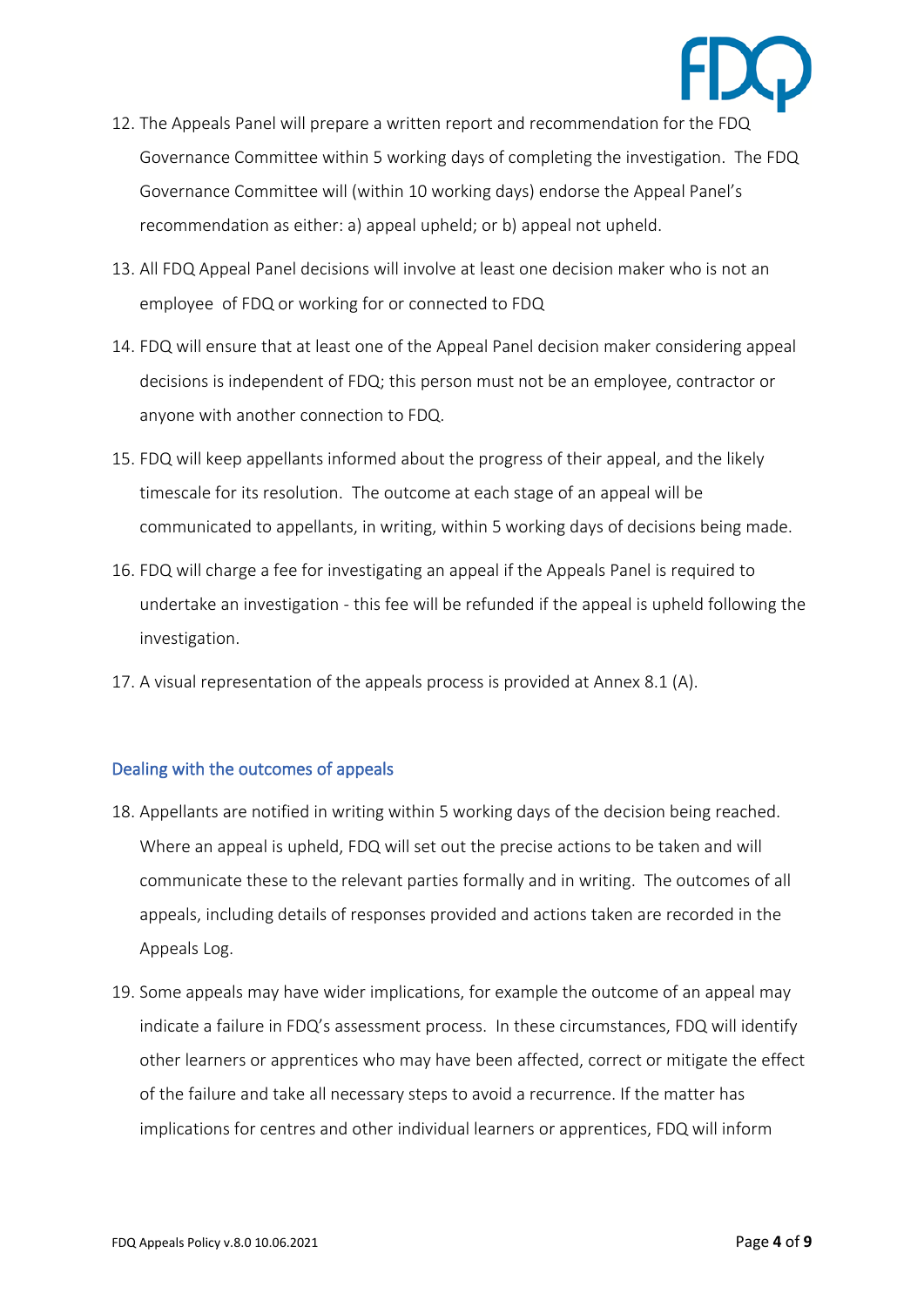

these organisations and individuals about the impact it could have on them and the corrective action that is to be taken.

- 20. In the event that the outcome of an appeal requires a review and revision of other policies and procedures, (such as those for reasonable adjustments or special considerations, or for malpractice and maladministration), FDQ will undertake this work, making recommendations to the appropriate committees where necessary, as quickly as possible. Revisions will be communicated to learners/apprentices, employers, training providers or centres and FDQ personnel, as appropriate, at the earliest opportunity.
- 21. Where an appeal is not upheld, FDQ will set out in detail the Appeal Panel's reasoning and communicates these to the relevant parties formally and in writing.

# Compliance with Regulators appeals procedure

- 22. FDQ will comply with the requirements of any appeals process established by Regulators in the form in which it may be published and revised from time to time.
- 23. FDQ will give due regard to the outcome of any such appeals process in relation to its products.
- 24. Where an appeal through Regulators process results in the identification of a failure in the FDQ assessment process, FDQ will take all reasonable steps to identify any other learners/apprentices affected, correct or mitigate as far as is possible the effect of the failure, and ensure that the failure does not recur.
- 25. Where Regulators notifies an awarding organisation of failures that have been discovered in the assessment process of another awarding organisation, FDQ will review whether or not a similar failure could affect its assessment process. If FDQ does identify a potential failure, it will take the same action as it would if the failure had been identified within its own assessment process.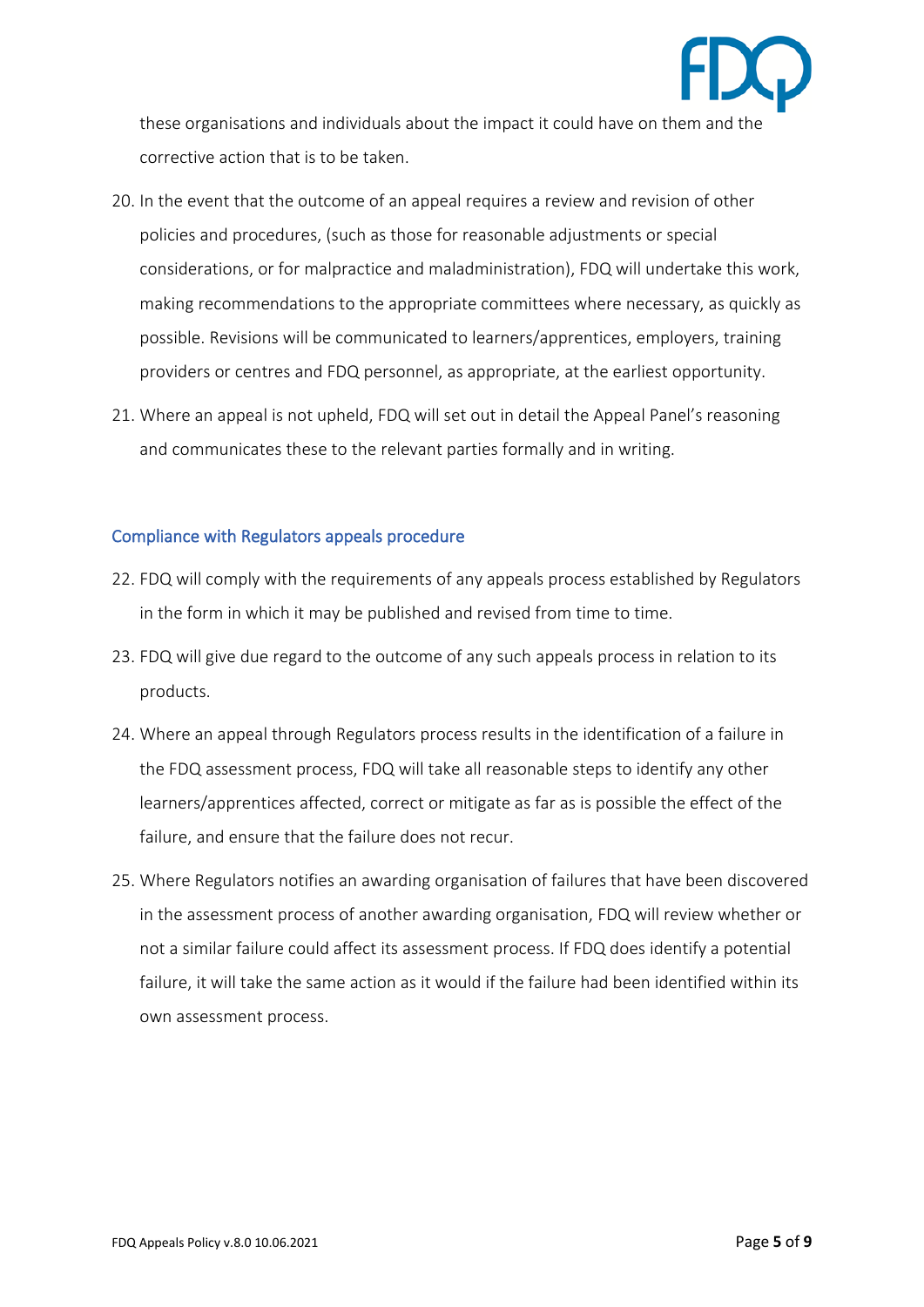

# Appendix 1 FDQ Appeals procedure

| <b>Step</b>                                                         | <b>Actions</b>                                                                                                                    | Responsibility                                                                 | <b>Response within</b><br>working days |  |  |  |
|---------------------------------------------------------------------|-----------------------------------------------------------------------------------------------------------------------------------|--------------------------------------------------------------------------------|----------------------------------------|--|--|--|
| All appeals must be received within 15 working days of the decision |                                                                                                                                   |                                                                                |                                        |  |  |  |
| $\mathbf{1}$                                                        | Stage 1 Verbal<br>complaint received                                                                                              | Response from FDQ<br>Quality and Operations<br>Director (Q&OD) to<br>appellant | 5                                      |  |  |  |
| 2                                                                   | If Q&OD's verbal response not accepted by appellant, the appeal to stage<br>2 must be confirmed in writing within 5 working days. |                                                                                |                                        |  |  |  |
|                                                                     |                                                                                                                                   |                                                                                |                                        |  |  |  |
| 4                                                                   | Stage 2 Written<br>response received, FDQ<br>acknowledges receipt of<br>the appeal                                                | <b>FDQ</b>                                                                     | 5                                      |  |  |  |
| 5                                                                   | Response from CE/RO<br>sent to appellant                                                                                          | CE/RO                                                                          | 10                                     |  |  |  |
| 6                                                                   | If CE/RO's response not accepted by appellant, the appeal to stage 3 must<br>be confirmed in writing within 5 working days.       |                                                                                |                                        |  |  |  |
|                                                                     |                                                                                                                                   |                                                                                |                                        |  |  |  |
| 7                                                                   | If GC/RO response not accepted by the appellant, documented report<br>sent to FDQ Governance Committee (GC)                       |                                                                                |                                        |  |  |  |
| 8                                                                   | Stage 3 FDQ GC receives<br>documented appeal and                                                                                  | FDQ GC                                                                         | 10                                     |  |  |  |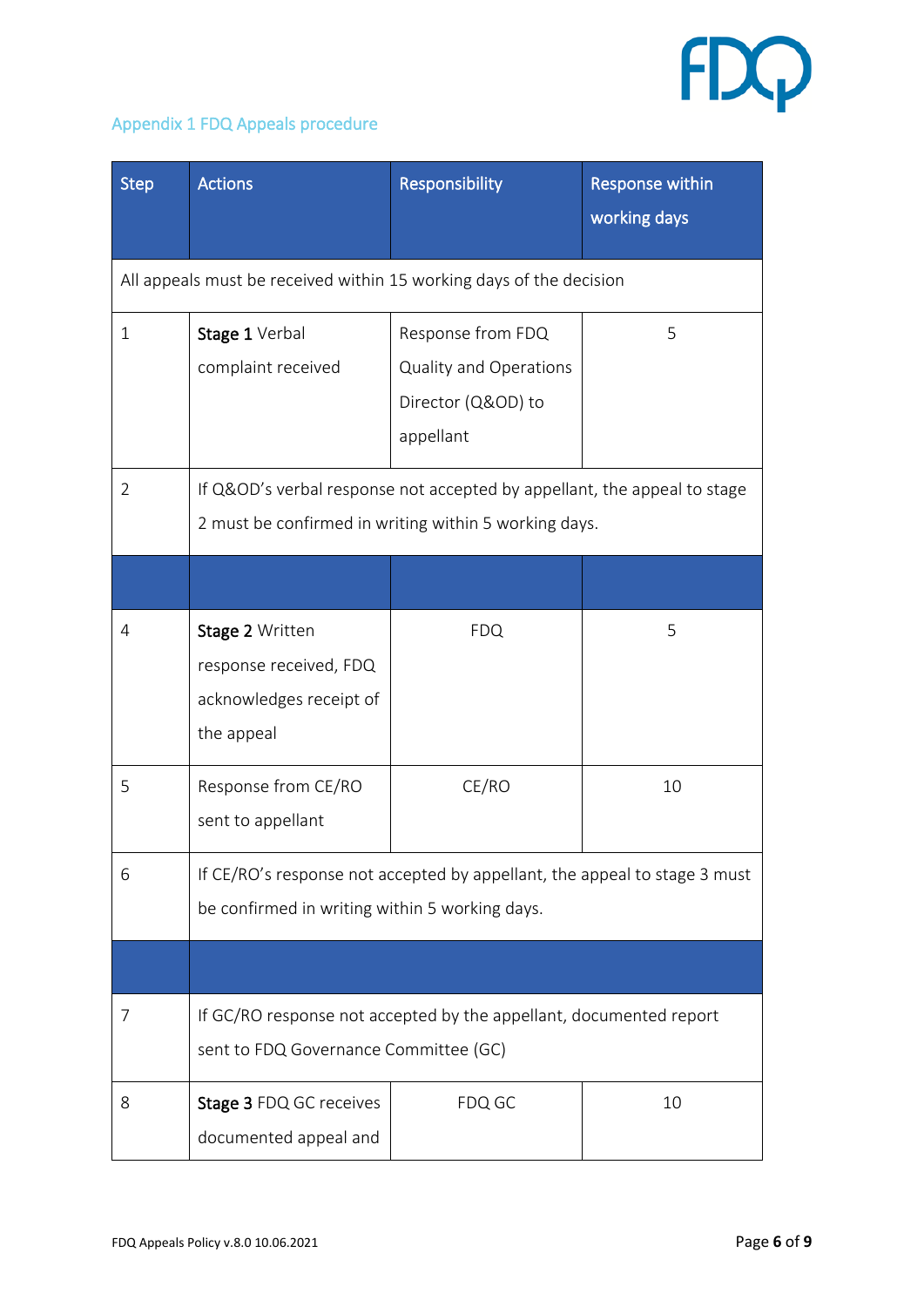

|    | response sent to<br>appellant                                                               |                   |    |  |
|----|---------------------------------------------------------------------------------------------|-------------------|----|--|
|    |                                                                                             |                   |    |  |
| 9  | If GC response not accepted by appellant, the appeal to stage 4 must be                     |                   |    |  |
|    | confirmed in writing within 5 working days.                                                 |                   |    |  |
|    |                                                                                             |                   |    |  |
| 10 | Documented report (stage 1, 2 and 3) sent to FDQ Appeals Panel.                             |                   |    |  |
| 11 | Stage 4 FDQ Appeals<br>Panel documented<br>report sent to FDQ GC                            | FDQ Appeals Panel | 15 |  |
| 12 | FDQ GC endorses<br>Appeal Panel's<br>recommendation and<br>informs appellant of<br>decision | FDQ GC            | 5  |  |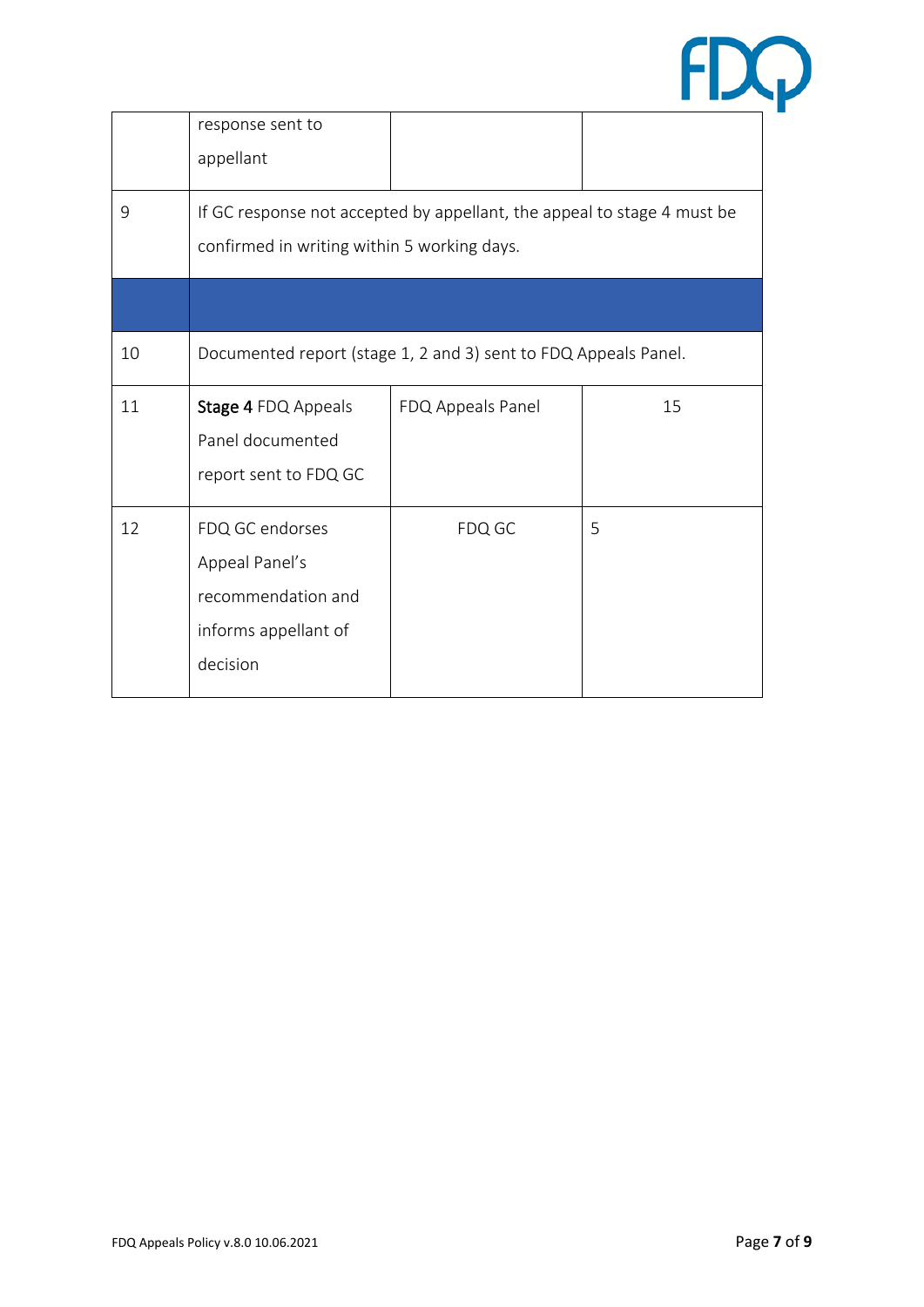

Appendix 2 Appeal to FDQ by centres, training providers, employers, learner and apprentices

| <b>Centre Appeal</b>                                                                                                |  |
|---------------------------------------------------------------------------------------------------------------------|--|
| Name of centre/employer/training<br>provider/satellite site                                                         |  |
| FDQ qualification / End-point assessment<br>title and number<br>Eg Level 2 Diploma for Professional Chef 603/6807/X |  |
| Learner / apprentice name                                                                                           |  |
| Learner / apprentice FDQ registration<br>number                                                                     |  |
| Evidence to support appeal<br>Please list the evidence provided or indicate N/A if no<br>evidence attached          |  |

Please provide specific details relating to the appeal

…………………………………………………………………………………………………………………………………………. …………………………………………………………………………………………………………………………………………. …………………………………………………………………………………………………………………………………………. ………………………………………………………………………………………………………………………………………….